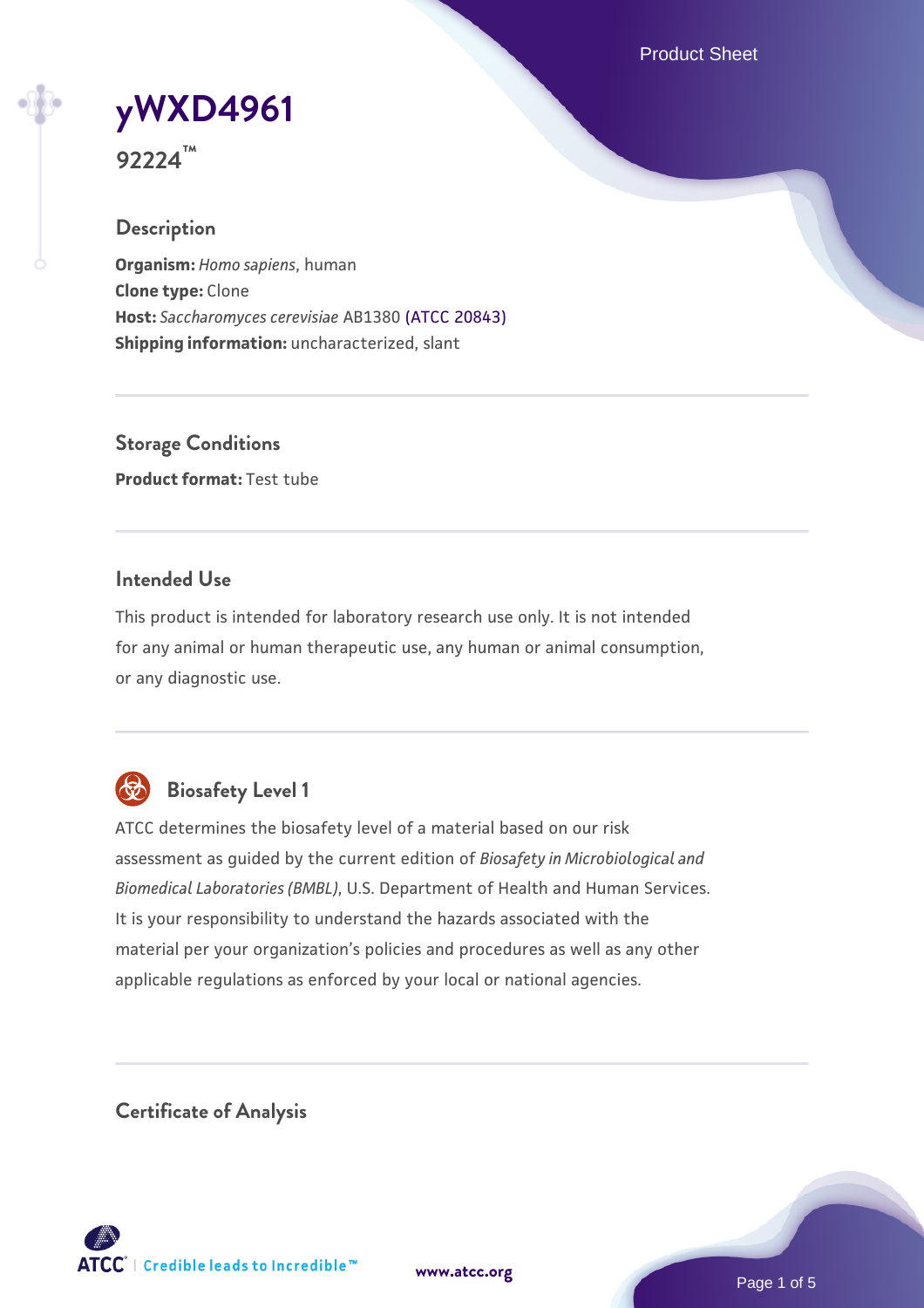## **[yWXD4961](https://www.atcc.org/products/92224)** Product Sheet **92224**

For batch-specific test results, refer to the applicable certificate of analysis that can be found at www.atcc.org.

## **Insert Information**

**Type of DNA:** genomic **Genome:** Homo sapiens **Chromosome:** X X pter-q27.3 **Gene name:** DNA Segment, single copy **Gene product:** DNA Segment, single copy [DXS3926] **Gene symbol:** DXS3926 **Contains complete coding sequence:** Unknown **Insert end:** EcoRI

## **Vector Information**

**Intact vector size:** 11.454 **Vector name:** pYAC4 **Type of vector:** YAC **Host range:** *Saccharomyces cerevisiae*; *Escherichia coli* **Vector information:** other: telomere, 3548-4235 other: telomere, 6012-6699 Cross references: DNA Seq. Acc.: U01086 **Cloning sites:** EcoRI **Markers:** SUP4; HIS3; ampR; URA3; TRP1 **Replicon:** pMB1, 7186-7186; ARS1, 9632-10376

## **Growth Conditions**

**Medium:**  [ATCC Medium 1245: YEPD](https://www.atcc.org/-/media/product-assets/documents/microbial-media-formulations/1/2/4/5/atcc-medium-1245.pdf?rev=705ca55d1b6f490a808a965d5c072196)



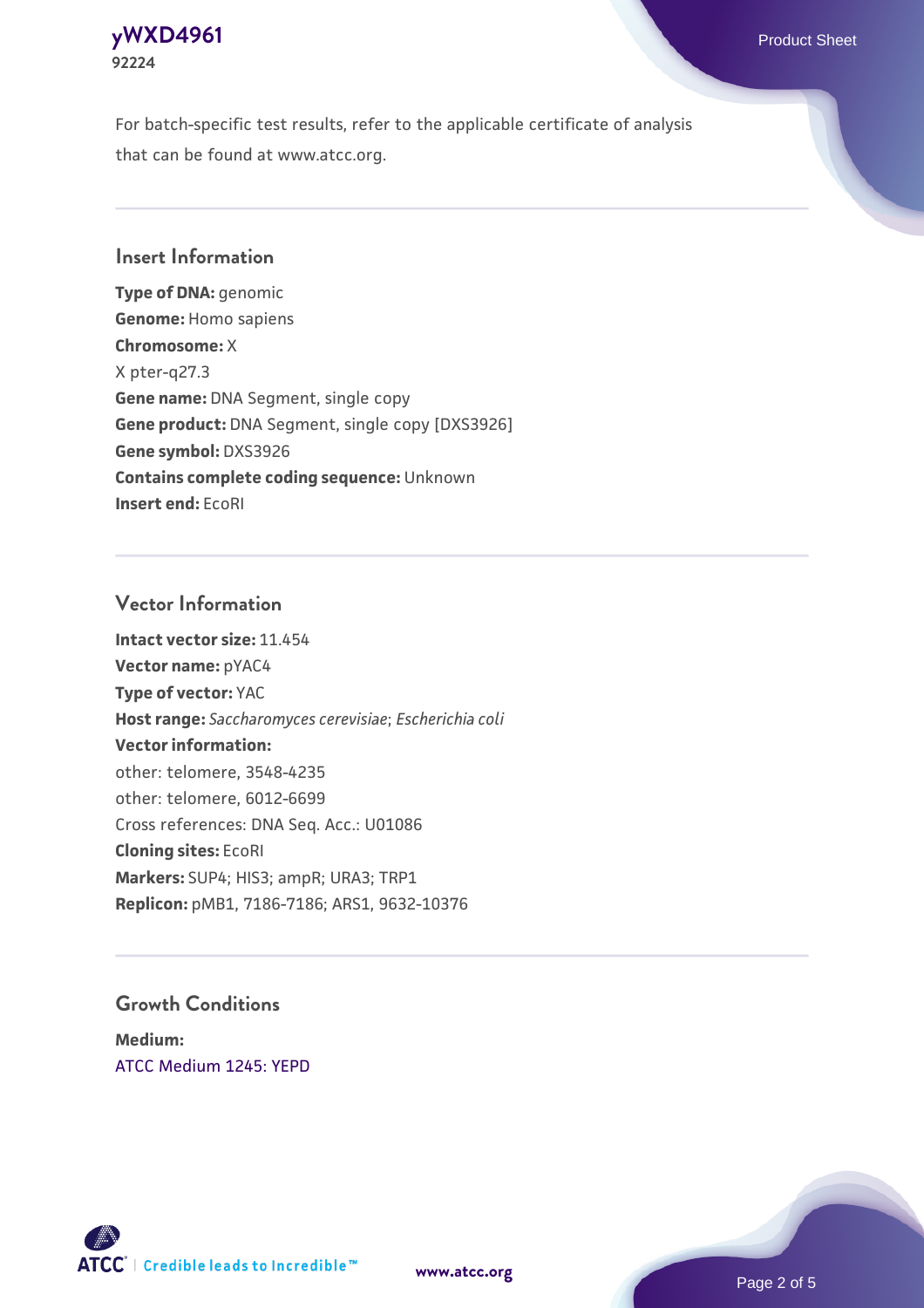## **[yWXD4961](https://www.atcc.org/products/92224)** Product Sheet **92224**

#### **Temperature:** 30°C

## **Notes**

More information may be available from ATCC (http://www.atcc.org or 703- 365-2620).

## **Material Citation**

If use of this material results in a scientific publication, please cite the material in the following manner: yWXD4961 (ATCC 92224)

## **References**

References and other information relating to this material are available at www.atcc.org.

## **Warranty**

The product is provided 'AS IS' and the viability of ATCC® products is warranted for 30 days from the date of shipment, provided that the customer has stored and handled the product according to the information included on the product information sheet, website, and Certificate of Analysis. For living cultures, ATCC lists the media formulation and reagents that have been found to be effective for the product. While other unspecified media and reagents may also produce satisfactory results, a change in the ATCC and/or depositor-recommended protocols may affect the recovery, growth, and/or function of the product. If an alternative medium formulation or reagent is used, the ATCC warranty for viability is no longer valid. Except as expressly set forth herein, no other warranties of any kind are

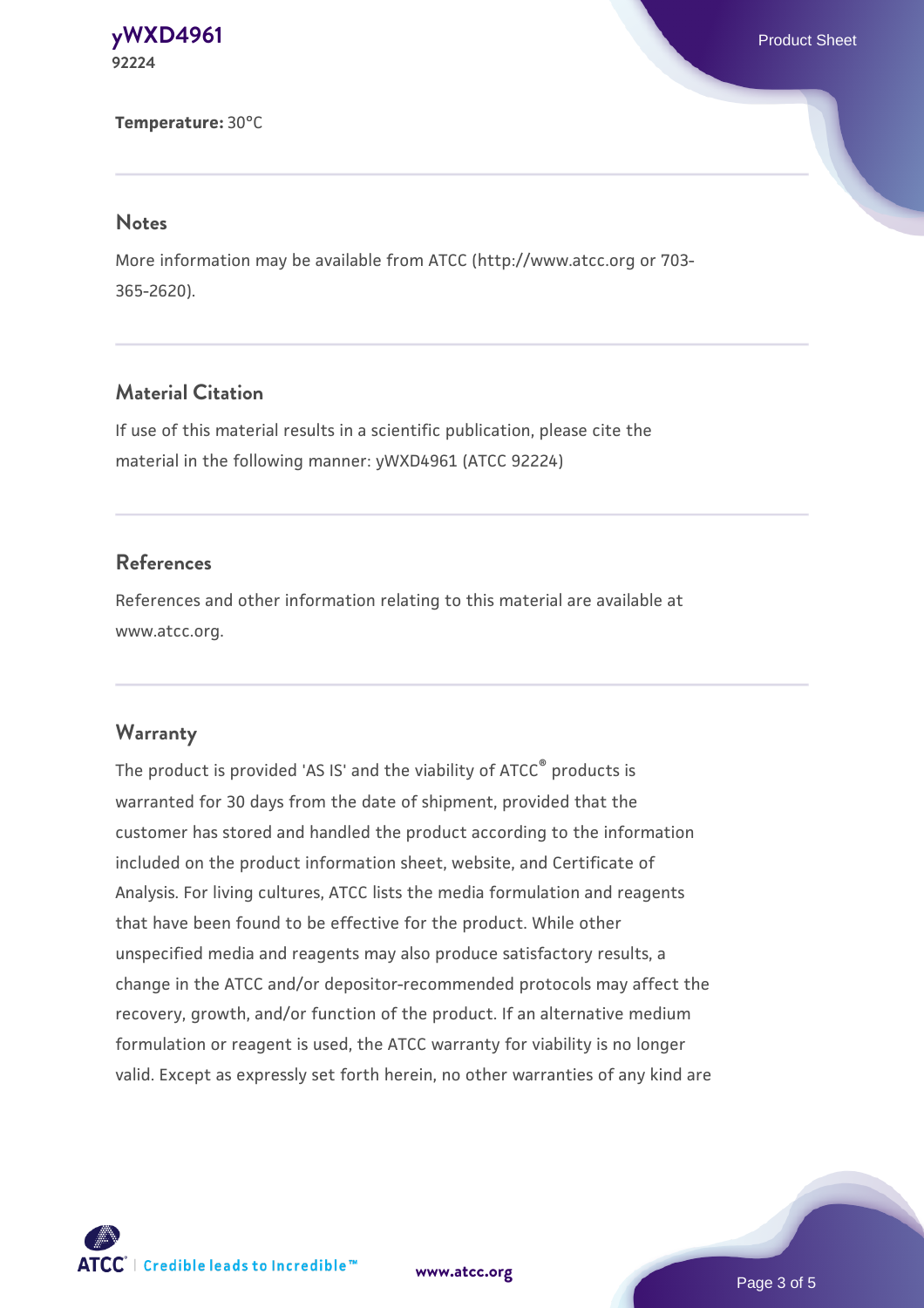**[yWXD4961](https://www.atcc.org/products/92224)** Product Sheet **92224**

provided, express or implied, including, but not limited to, any implied warranties of merchantability, fitness for a particular purpose, manufacture according to cGMP standards, typicality, safety, accuracy, and/or noninfringement.

## **Disclaimers**

This product is intended for laboratory research use only. It is not intended for any animal or human therapeutic use, any human or animal consumption, or any diagnostic use. Any proposed commercial use is prohibited without a license from ATCC.

While ATCC uses reasonable efforts to include accurate and up-to-date information on this product sheet, ATCC makes no warranties or representations as to its accuracy. Citations from scientific literature and patents are provided for informational purposes only. ATCC does not warrant that such information has been confirmed to be accurate or complete and the customer bears the sole responsibility of confirming the accuracy and completeness of any such information.

This product is sent on the condition that the customer is responsible for and assumes all risk and responsibility in connection with the receipt, handling, storage, disposal, and use of the ATCC product including without limitation taking all appropriate safety and handling precautions to minimize health or environmental risk. As a condition of receiving the material, the customer agrees that any activity undertaken with the ATCC product and any progeny or modifications will be conducted in compliance with all applicable laws, regulations, and guidelines. This product is provided 'AS IS' with no representations or warranties whatsoever except as expressly set forth herein and in no event shall ATCC, its parents, subsidiaries, directors, officers, agents, employees, assigns, successors, and affiliates be liable for indirect, special, incidental, or consequential damages of any kind in connection with or arising out of the customer's use of the product. While reasonable effort is made to ensure authenticity and reliability of materials on deposit, ATCC is not liable for damages arising from the misidentification or misrepresentation of such materials.



**[www.atcc.org](http://www.atcc.org)**

Page 4 of 5